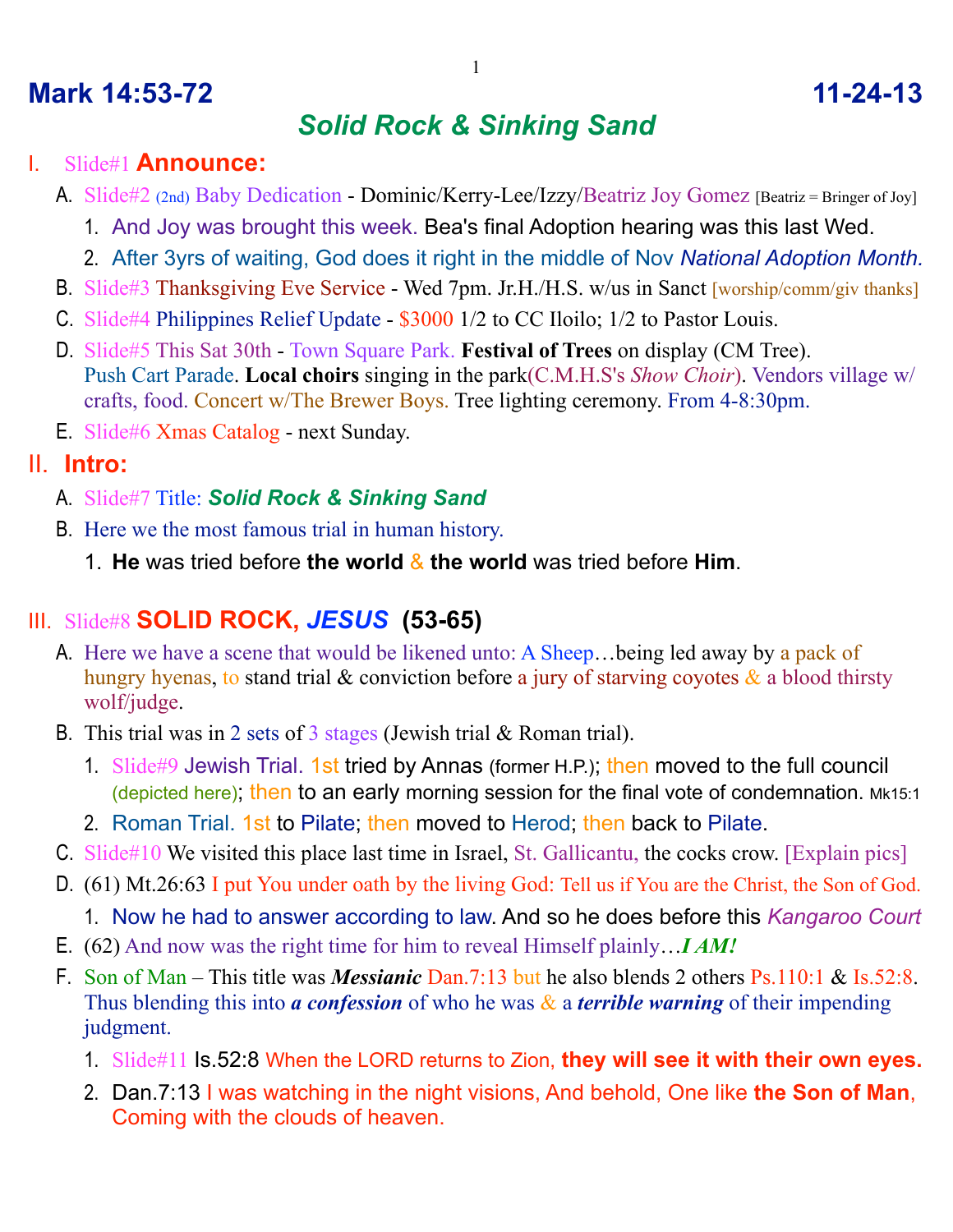- 3. Ps.110:1 The LORD said to my Lord, **Sit at My right hand**, Till I make Your enemies Your footstool.
	- a) The **Rock** of our Salvation…did not crack. Kent Hughes pg.182
- G. Jesus stood Rock-Solid.
	- 1. Guilty of only 1 thing, *Guilty of love in the 1st degree*.
	- 2. For **us** to stand the same we must live in *profound moment-by-moment dependence*  upon the Father.
		- a) Paul summed it up best, for my power is made perfect in weakness...For when I am weak, then I am strong. 1 Cor.12:9,10
			- (1) Slide#12 Vance Havner said, "The Lord had the strength & I had the weakness, so we teamed up. It was an unbeatable combination."
			- (2) Slide#13 Hudson Taylor said, "God choose me because I was **weak enough**. He trains somebody to be **quiet enough**, & then uses him."
		- b) Again Paul writes, But we have this treasure in jars of clay to show that this allsurpassing power is from God and not from us. 2 Cor.4:7
		- c) Slide#14 The Reformer *Thomas Cranmer* under duress was forced to write recantations of his faith, yet stood later in the Great St. Mary's Oxford & renounced his recantations. He promised that if he must be burned, the hand which wrote them would burn 1st. And when he did die at the stake, he held his hand in the flames until his life was gone.
			- (1) How else did he do this but by dependence upon the Father.
			- (2) How can any man or woman today living in Murrieta, CA or Morogoro Tanzania, live out a consistent Christian life...*but by a conscious dependence upon God?*
- H. (65) *"Bearing shame and scoffing rude, In my place condemned He stood; Sealed my pardon with His blood. Hallelujah! What a Savior."*

## IV. Slide#15 **SINKING SAND,** *PETER* **(66-72)**

- A. Slide#16 Here stands (& later sits) Peter warming his hands at *the enemies fire*.
	- 1. Oh not necessarily **all** who stood around it, but the *one invisible enemy* who also was warming his harsh hands.
	- 2. Slide#17,18 I picture Peter's steps here like a small child doing a poor job roasting marshmallows:
		- a) 1st the warmth of the flame & all is well for Mr. Marshmellow; then comes the 1st small burn, he feels the heat of the 1st incriminating flames (but quickly its blown out) "I'll be ok", but next time that burn is a lil bigger, Mr. Marshmellow is sweating now (& you realize what a close call that was); but the next time sure enough it is *out of control* & he's *fully inflamed*; then the child is left w/nothing but *the charred remains*.
		- b) Those seem to be Peter's 5 steps to getting burned: *"From warmth to weeping."*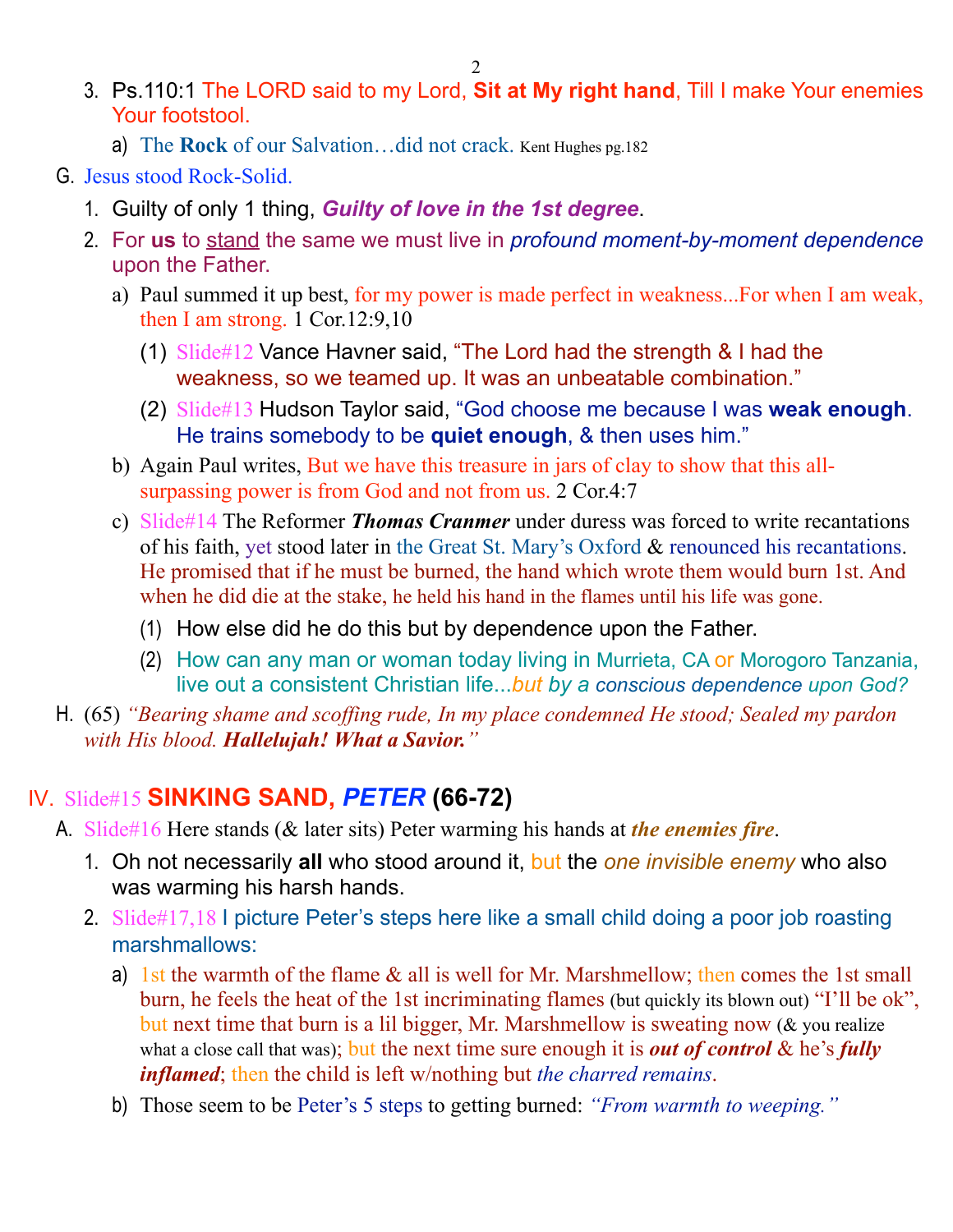- B. The Shepherd was smitten  $\&$  the sheep scattered  $\&$  huddled all over Judah's hillside in the cold of the night.
	- 1. Only 2 were brave enough to **backtrack** & **trail** their Shepherd. [John]
	- 2. Peter must have been so confused…What do I do? I love Him! He would come for me! How can I help Him? Should I help Him? *I'm not trying the sword thing again! I could testify on his behalf…but they'd nab me for sure, & it wouldn't even help against this jury-rigged jury.*
- C. Slide#19 But tonight, Peter aka *Rock* would *crumble*.
	- 1. Peter was known as *the rock*. The Gibraltar of the disciples. Yet, the rock was not w/o its cracks.
		- a) *Hairline fissures* lead to *crumbling* under pressure & Christ had detected the crack in Peter's character.
	- 2. Peter started the evening w/*If I have to die w/You,I will not deny You* [That's Rock]
	- 3. Later, he single-handily took on the whole mob by himself w/his sword [That's Rocky]
	- 4. But before dawn he *wouldn't be able to stand* before a young maid. [That's Pebbles] a) From a rock to rocky to pebbles.
- D. Slide#20 How could such a dedicated disciple fall so hard, fail so miserable, & disown allegiance to the one he loved?
	- 1. That answer is important to us because if *the Apex of Apostles* can fall…then so can you & I.
	- 2. The answer is simply laid out by Luke 22:31,32.
	- 3. Satan *asking* implies permission is needed. (like in Job 1)
	- 4. Ken Gire says, "Tonight into those hands Peter would fall. Satan wants to thresh his faith & beat it into the ground until the husk breaks open. Then he'll show the world what's really inside Peter's heart. And once the other disciples see this, the backbone of the revolution will be as good as crushed."
	- 5. It's healthy for me to remind myself of who/what I'd effect if I fell!
		- a) My wife, my children's respect, my character, my reputation, my example, my credibility. My church friends, my church I get to serve at, other ministry opportunities, serving on other boards, chaplaincy, community embarrassment, & especially…*the shame I would give to the name of my Lord.*
	- 6. What would you lose?…Count the cost...please. I've had to add up the tally *too late*  with too many friends over the years.
		- a) You come up w/**your list** & place it in your bible somewhere for reference. (homework)
		- b) Put your name in Simons place Say it twice as you read those 2 vss.
	- 7. Slide#21 Note, the 3 players: Satan sifts; Christ prays; you return…*after you blow it*.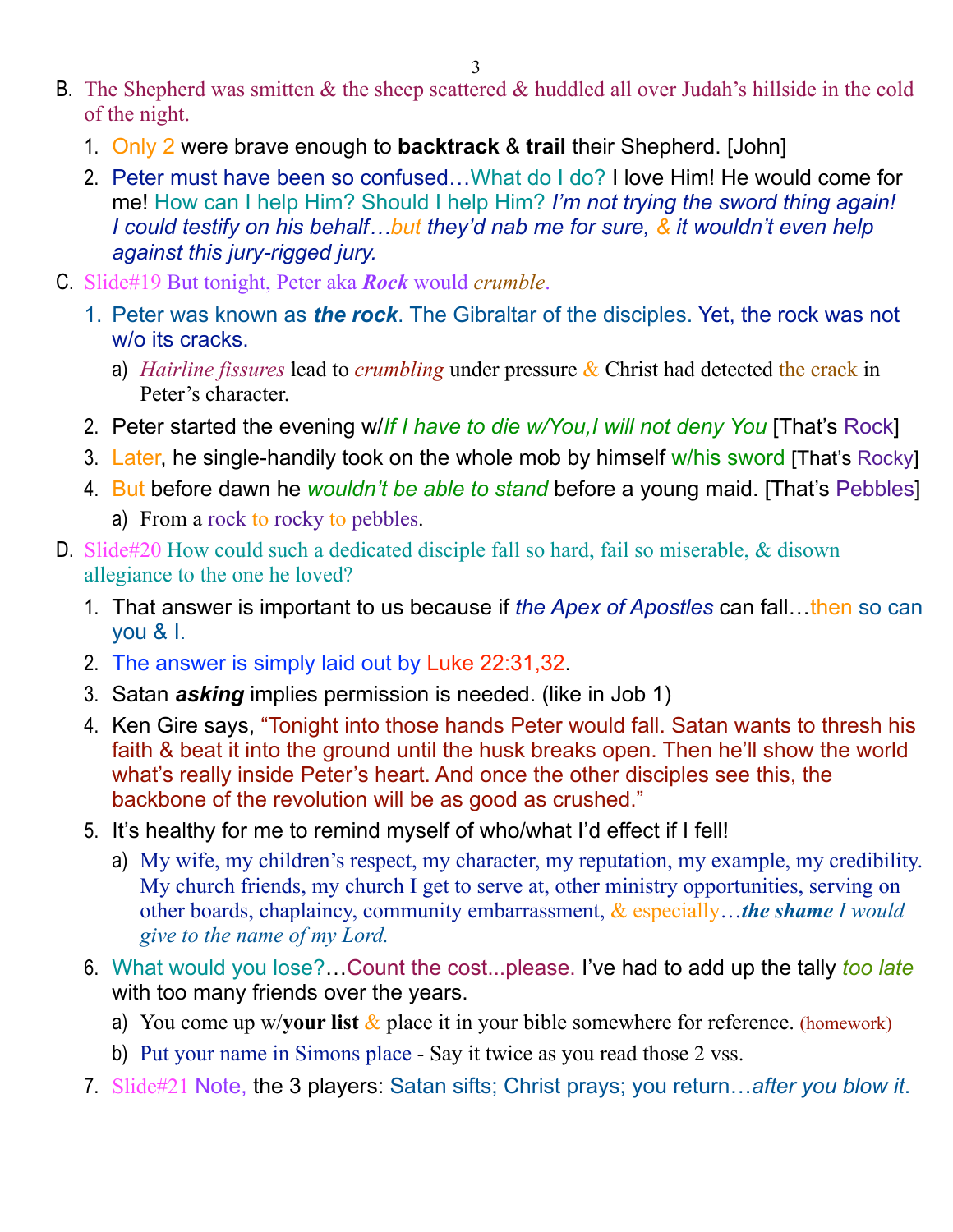4

- E. Slide#22 (70) Denied again- Ask not, *Lord, have I've denied You?* But ask, *in how many areas of my life have I denied you? In how many ways? In how many different times?*Ken Gires prayer; pg103
	- 1. When I'm too busy to pray, I deny that You are the center of my life
	- 2. When I neglect Your Word, I deny that you are competent to guide me.
	- 3. When I worry, I deny that you are Lord of my circumstances.
	- 4. When I turn my head from the hungry & the homeless, I deny that you are a God of mercy who has put me here to be your hands & your feet.
	- 5. When I steal something from another person to enrich or enhance my life whether that be something material or some credit that is rightly due another, which I have claimed for myself - I deny you are the source of all blessings.
		- a) **Yes**, we deny him *daily*.
- F. (71) Curse He was saying, *"Let me be under a curse if I am not telling the truth."*
	- 1. Swear Means to swear an oath, as one does in court. *[a formal, legal, denial]*
- G. Slide#23 (72) Read about *The Look*  Lk.22:61,62.
	- 1. It doesn't say, Jesus uttered any words like *Peter, Peter, Peter.* It doesn't say, He shook His head in **disgust**. It doesn't say, He lowered His head in **disappointment**. It doesn't say, He said, *"I told you so!"*
	- 2. Slide#24a **Instead** it's a look of sympathetic understanding from **the 1** who understood better than all, what it was to fall into *Satan's sifting hands* for 40 days in a barren desert.
	- 3. It is with *that look* that all Peter's emotions suddenly caved in. Like a small dirt clod being crushed to powder in a man's hand.
- H. And he wept bitterly But though it's Friday…*Sunday's a comin!*
	- 1. The night was about to turn to dawn. The winnowing was over.
		- a) We learn to **eat our words** w/the bitter herbs of Repentance.
		- b) And may we never take a dry-eyed look at sin again.
		- c) And wasn't it that **1st tear** down his cheek that **cleansed** his dirty soul? :)
	- 2. Slide#24b All that was left was **a naked kernel of faith**. A small **grain** but grain nonetheless. A **grain** Satan couldn't touch. Oh he can touch the chaff that he asks for...but not the **Grain**. The **grain** belongs to the Lord & He **will** bring it into His granaries
	- 3. Slide#25 *Story* When I was down in the most southern part of India at GAF's Seminary, KP's son **Danny** was giving Greg & I a tour. As we were walking he happened to point out a huge **Cashew Tree**. And started to explain the process of getting a Cashew. (Intriguing, so I researched a little bit)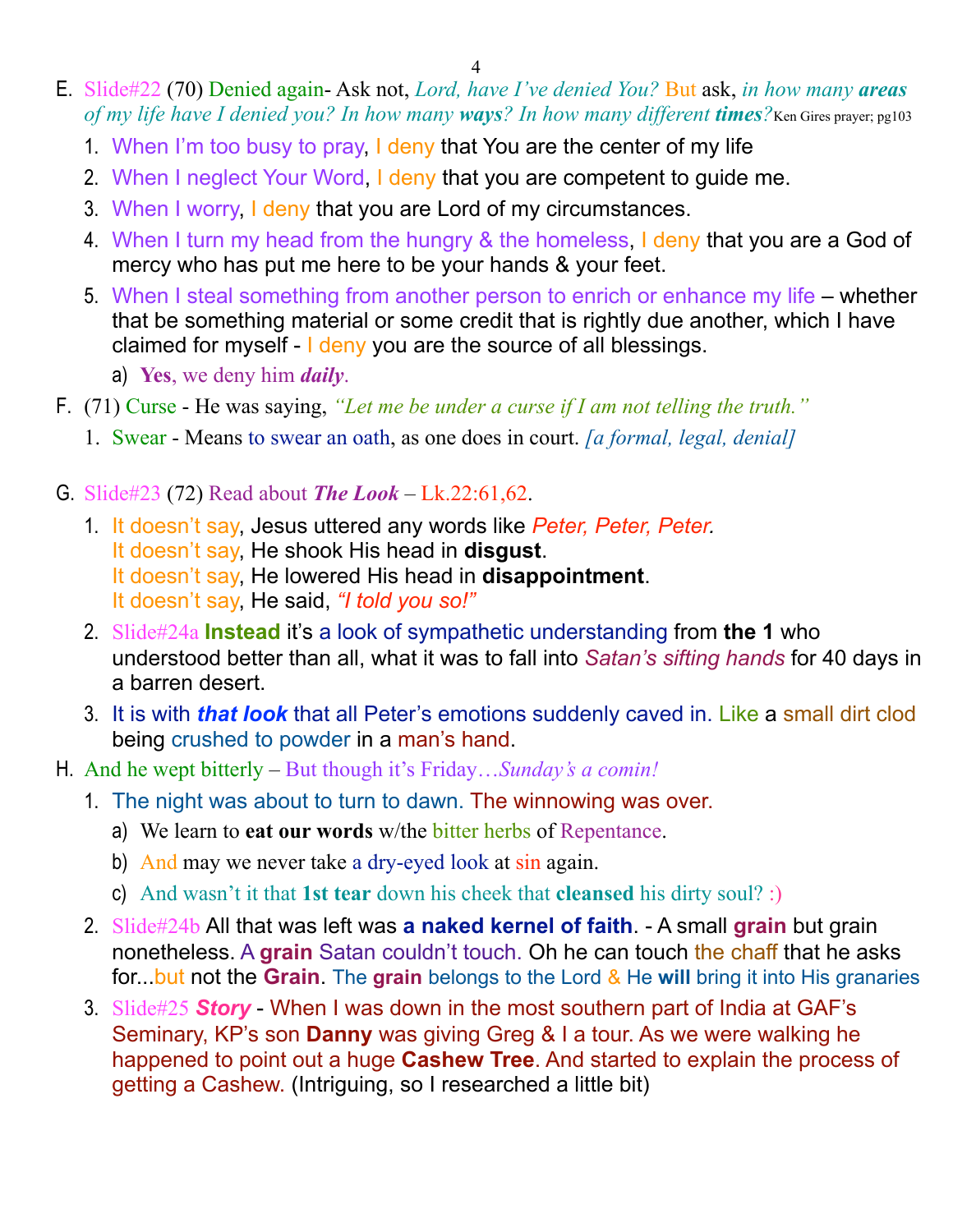- a) When the nut is **Picked** it must be 1st **Cracked Opened** properly (If it's not, the toxic resin will get on the cashew nut, making it inedible). It then is **Roasted** which removes the 1st shell. The **Black Oil** is removed (that toxic resin, also found in poison Ivy). It is **Roasted again** thus removing the 2nd shell. *Finally the Nut is Free.* 
	- (1) What a perfect picture of our **Salvation** & **Sanctification**.
	- (2) Slide#26a We're **Picked** (chosen by God). **Cracked Open** (our hearts scored open before God with a surgeons care). **Roasted** (thru trials through life). The **Black Oil** drained from our life (aka *sin*). And then **Re-Roasted** (in life's toughest trials). Then finally...*the Nut is Free*.
		- (a) Slide#26b You become a **smaller** man/women/nut, now that that old husk if off of you. You become **broken** & **bare** before him.
- I. Peter got far. How far would we have gotten? He failed *in the court yard* where the others dared to set foot. He failed, not under normal pressure, but in Satan's own heavy winnowing pressure.
	- 1. Ps: Let's remember it was Satan doing the sifting, not Jesus. Jesus was doing the praying!
	- 2. Matter of fact Jesus *warned, looked, forgave, & would restore him, times 3, soon.*
- J. Slide#27 Jesus wants neither **Regret** (involves just the mind); nor **Remorse** (involves the mind & emotions…*we feel terrible*); but **Repentance** (involves the changing of the mind; the changing of the emotions; AND the changing of the will...i.e. *turning away from sin*).
	- 1. One failure doesn't make a flop. He is the God of a second chance.
	- 2. At Pentecost, Peter wielded a different sword, a spiritual sword (the Word of the Spirit) and won a victory.
		- a) And *so thankful* for being given this 2nd chance, Peter would **carry the gospel** all the way to **Rome**, where they crucified him upside down.
- K. Slide#28,29 Statue of Peter w/Keys/Rooster. Mixture of courage/cowardice; success/failure
- L. 4 quick Lessons from Peter:
	- 1. No one *not even a spiritual rock* is immune to failure.
	- 2. God knows our precise breaking point.
	- 3. When surrounded by wrongdoers, doing wrong comes easy.
	- 4. The 1st step toward correction is not act like we're strong but to admit we are weak.
- M. The writer of this next Hymn, *Come thou Fount*, **Robert Robinson** (saved under George Whitefield's ministry) had wandered away like a prodigal son. Until, one day while riding in a stagecoach  $\&$ sitting beside a woman who asked him what he thought of these words, *"Prone to wander, Lord I feel it, Prone to leave the God I love."* Bursting into tears Robinson said, "Madam, I am the